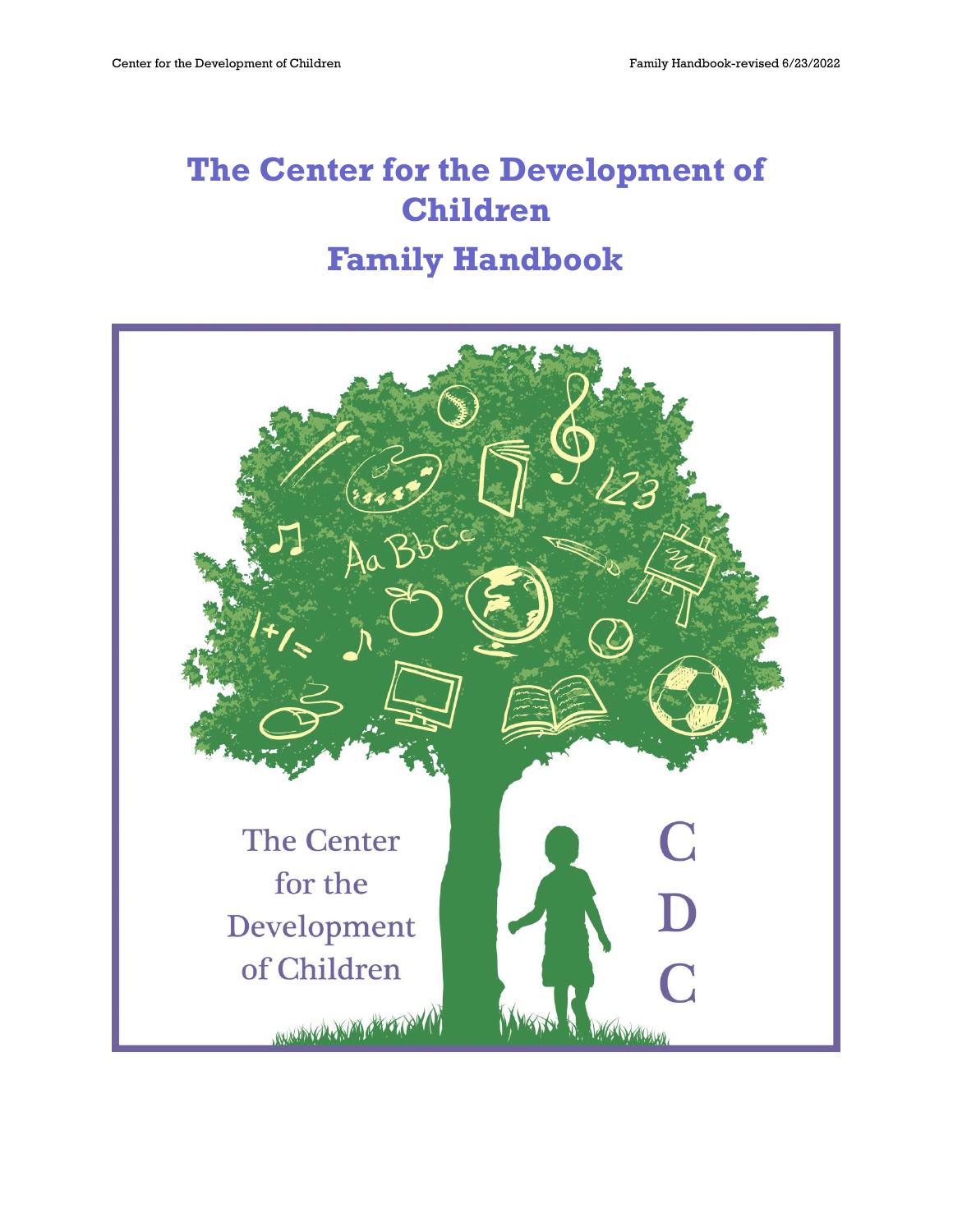# **Table of Contents**

| Procedure for Identifying and Reporting Suspected Child Abuse and Neglect 7.08(6)(I) 7 |
|----------------------------------------------------------------------------------------|
|                                                                                        |
|                                                                                        |
|                                                                                        |
|                                                                                        |
|                                                                                        |
|                                                                                        |
|                                                                                        |
|                                                                                        |
|                                                                                        |
|                                                                                        |
|                                                                                        |
|                                                                                        |
|                                                                                        |
|                                                                                        |
|                                                                                        |
|                                                                                        |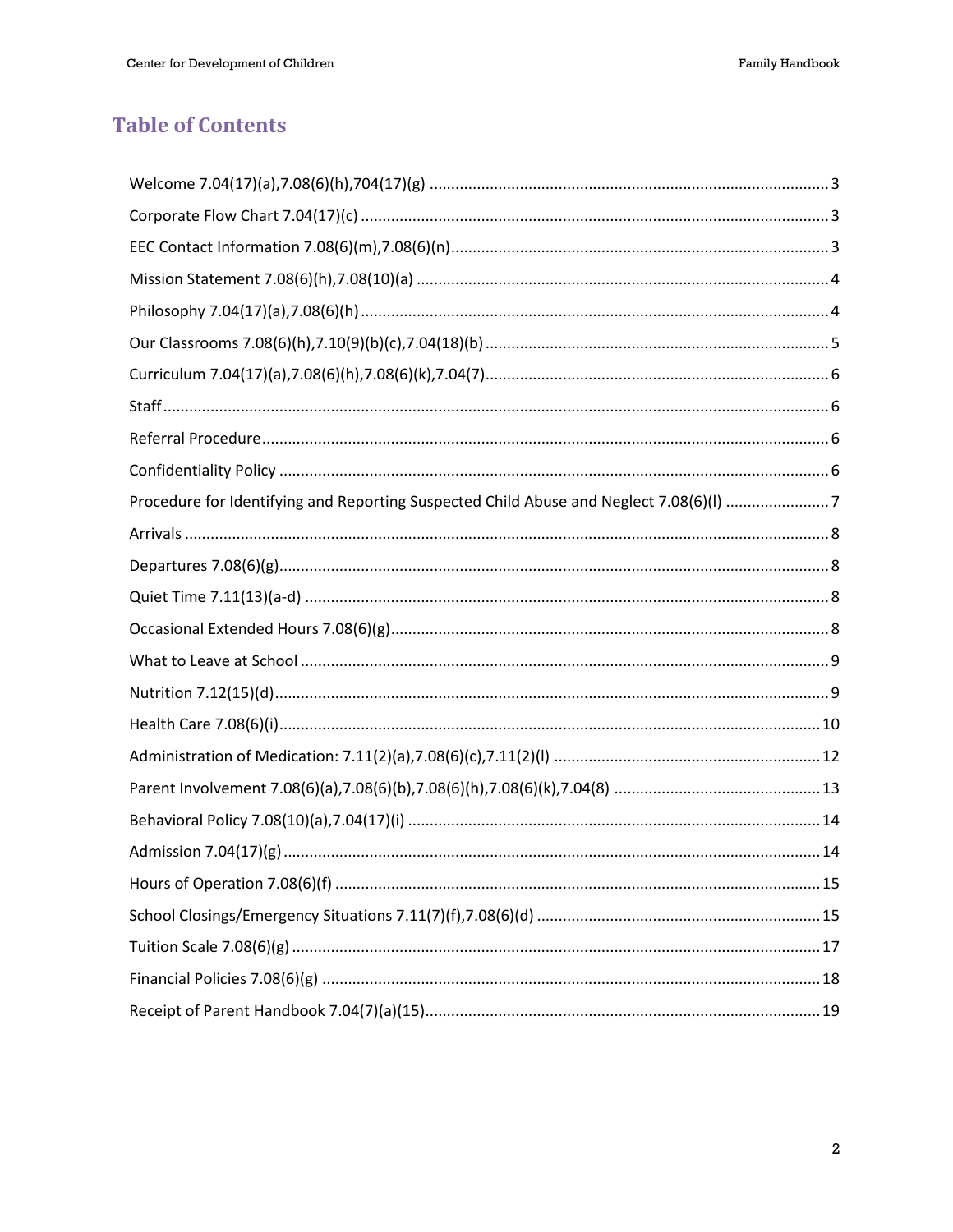# <span id="page-2-0"></span>*Welcome* **7.04(17)(a),7.08(6)(h),704(17)(g)** *To the Center for the Development of Children!*

The CDC offers a 3 year curriculum of high quality, developmentally appropriate early childhood education for children 2 through 5 years. The children in our Center engage in a variety of hands-on experiences which foster the whole child. We focus on their social, cognitive, emotional and physical growth. Each of the classrooms, staffed by experienced early childhood professionals, provides a safe and nurturing environment which focuses on goals that are developed by the director and classroom teachers. Each classroom works on specific goals, building from the previous year and leading into the next. Each child is encouraged to reach these goals at his/her own pace and developmental readiness.

The Center for the Development of Children is a not-for-profit corporation, run by a Board of Directors, which does not discriminate on the basis of religion, race, and national origin or toilet training abilities.

# <span id="page-2-1"></span>*Corporate Flow Chart 7.04(17)(c)*

Our Corporate flow chart is as follows:

EEC (Licensing Authority) Board of Directors **Director** Lead Teachers **Teachers** 

# <span id="page-2-2"></span>*EEC Contact Information 7.08(6)(m),7.08(6)(n)*

This program is licensed by EEC. You may contact EEC for information regarding our regulatory compliance history. The Massachusetts Department of Early Education and Care is located at: 10 Austin Street, Worcester, MA 01609 and can be contacted at **Phone:** (508) 798- 5180 or **Fax:** (508) 798-5181. The website address is: www.*mass.gov/eec*

Feel free to check out our web site at **www.dovercdc.org** and take a virtual tour of our school. For your convenience, many forms, including applications for new families, can be found on our web site!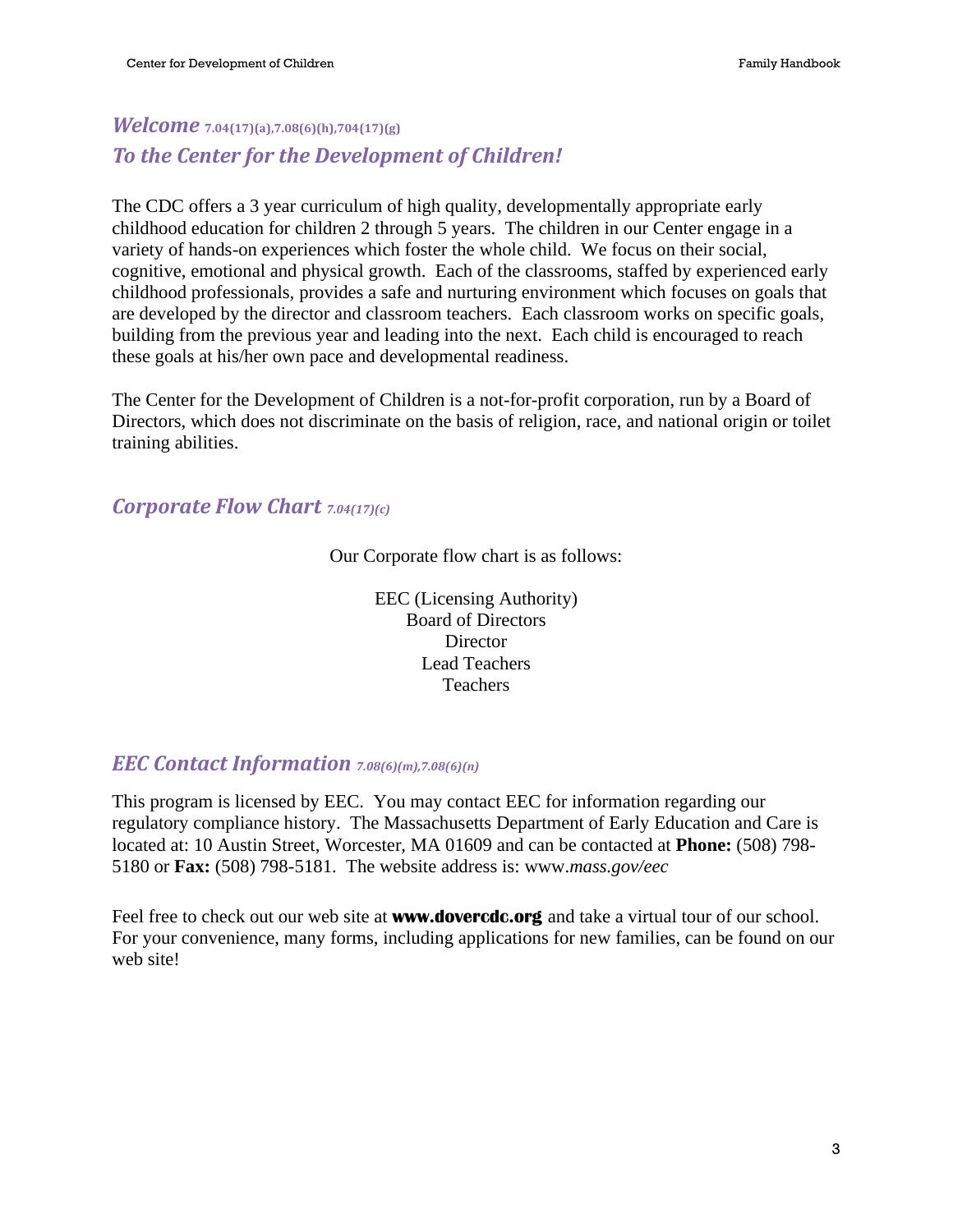#### <span id="page-3-0"></span>*Mission Statement* **7.08(6)(h),7.08(10)(a)**

Our mission is to provide a quality education in a fun, family like atmosphere, where children are comfortable expressing themselves and interacting with their teachers and their peers. We strive throughout all of our activities to encourage creative thinking, sharing, consideration, respect and self-confidence, with staff that impart their passion of learning to their young students and become an extension and resource to the families we service.

We are unique in that we aim to provide a curriculum-based learning experience, while also working with our families to provide the hours and flexibility they need for their children.

Our educational program aims to prepare children for Kindergarten and is based on the Massachusetts Preschool Curriculum Framework. Within this framework, we strive to meet the needs of individual children. We encourage learning through an interactive and fun based curriculum, offering a variety of opportunities to learn in a creative environment.

The CDC works to meet the needs of all our families – we are open full time and offer a wide variety of schedules, from a few mornings a week to a full day schedule.

The CDC is a private, not-for-profit corporation operated by a Board of Directors, administrative staff and professional teachers.

#### <span id="page-3-1"></span>*Philosophy 7.04(17)(a),***7.08(6)(h)**

*"A child who learns with love, loves to learn."*

With low teacher/child ratios in a warm, supportive and engaging environment, children are afforded the opportunity to develop and grow at their own pace. Each child's uniqueness is respected and appreciated for the diversity it brings to the group. Our goal is to build upon children's strengths and successes, encouraging them to explore, create and express themselves with increasing confidence.

The classroom environment is designed to present children with opportunities to make independent choices within the context of a consistent daily routine while offering a balance of self-directed activities with more structured group activities. Our goal is to help each child develop language, planning, and cognitive, physical and socio-emotional skills.

Essential to the philosophy of the CDC is an emphasis on establishing an open, mutually supportive relationship between parents and teachers. Parents and staff work closely together sharing insights and information, problem solving and setting goals which will enhance the experience of each child and best address his/her needs.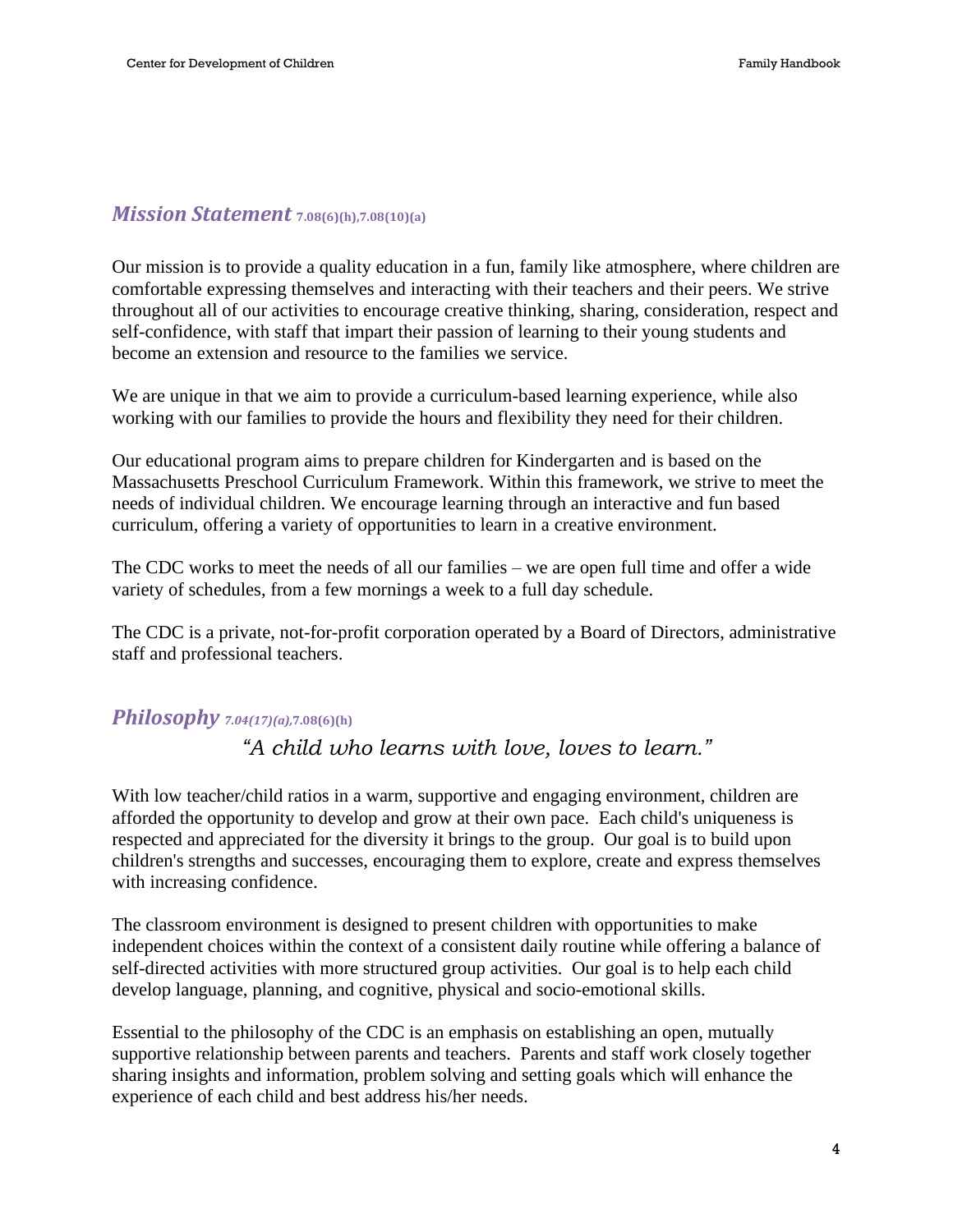#### <span id="page-4-0"></span>*Our Classrooms* **7.08(6)(h),7.10(9)(b)(c),7.04(18)(b)**

The Center is comprised of classrooms that are designed to address the developmental needs of the respective age groups. Each classroom focuses on a monthly theme and incorporates a variety of age appropriate activities in all the curriculum areas. Each class follows a regular daily routine which includes; an activity period consisting of free choice and planned activities; circle time for stories, songs and finger plays and large group activities; clean up; snack; project time; gross motor activities and lunch.

Once settled into their classrooms in September, the children will remain as a part of that class for the entire school year. After parent teacher conferences, teachers, with parental permission, will exchange important information about the children who will be transitioning into new classrooms in the fall.

As children complete their education with the CDC and are ready to transition to public or private school, the area schools will set up a time for the child to visit their new school, meet some teachers and possibly participate in a kindergarten screening. CDC staff will fill out any paperwork that is given to the parents from their new school in order to assist in this transition. Staff will be open to conversations with the children about their experiences at the new school and to try to alleviate any fears they may or may not have. CDC staff will only share paperwork or information with the new school that has been authorized by the parent/guardian.

For those children who will be attending CDC, the week before school starts in the fall, children will receive a welcome letter from their new teacher, inviting the child and their families, to an open house where the child can explore the classroom, and meet the teachers. In this letter there will also be information for the parents on a parent classroom orientation meeting that they are welcomed and encouraged to attend. At this meeting the parents will have an opportunity to hear the teachers explain how their class will run, expectations of the curriculum and the children's experiences, as well as to ask any questions they may have.

Our staff to child ratio is dependent upon the age of the children in the classrooms. Children under the age of 2.9 have a daily maximum of 9 children with two teachers. Children 2.9 and older have a maximum of 20 children with 2 teachers.

Children explore music on a weekly basis with a music specialist. We also offer afternoon enrichment classes for the children which have included STEM, Art, Kung Fu, Nature and Sports..

Our extended day program, which accommodates all children who stay with us after 12:45, is designed to provide a rich, fun filled experience in a comfortable and low-key environment. The interaction of older and younger children presents a wonderful opportunity for children from each of our classes to come together. This program meets the needs and interests of the children and encourages the youngest children to learn from the oldest. The older children are encouraged to help the younger ones and to show off their most recently learned skills.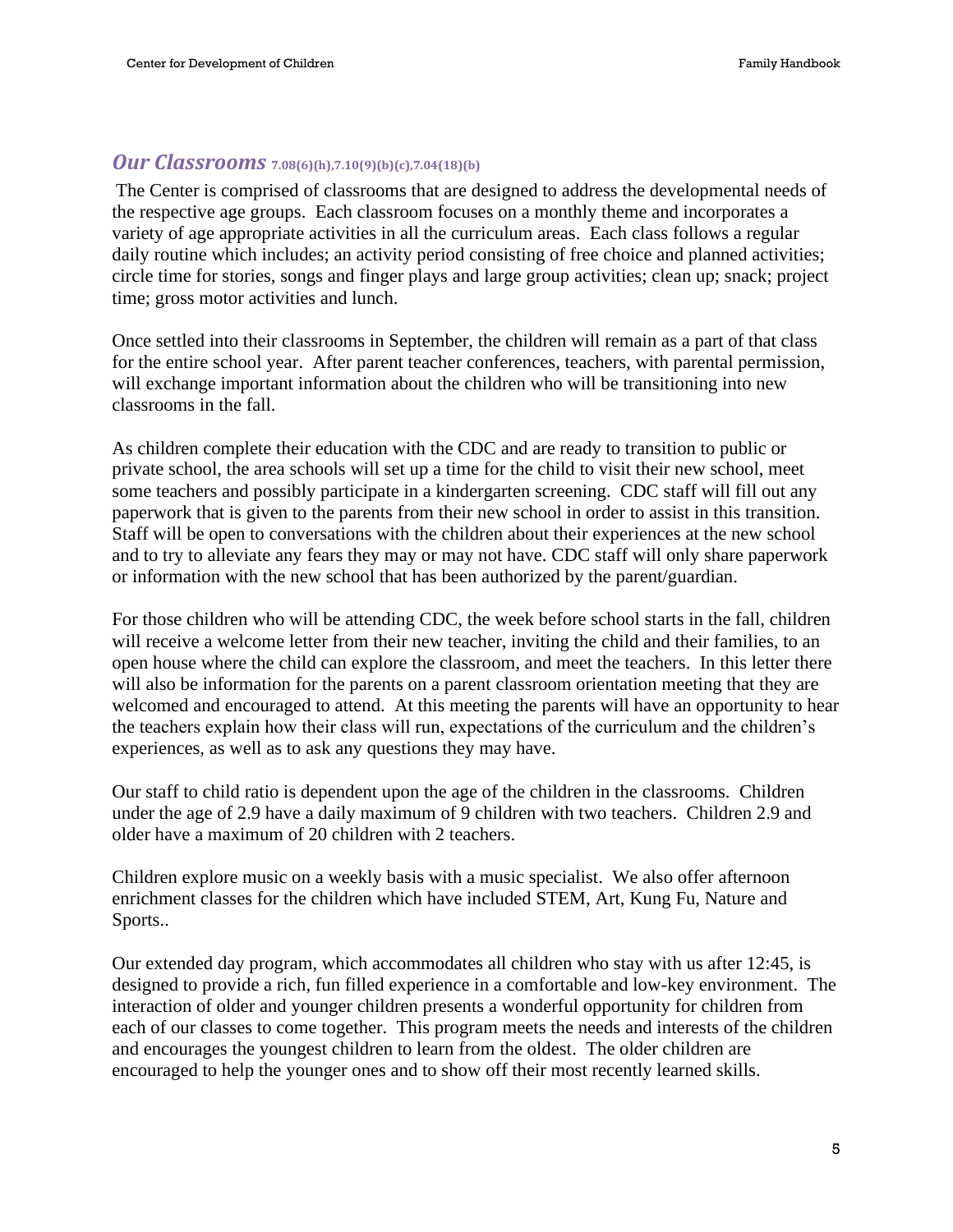# <span id="page-5-0"></span>*Curriculum 7.04(17)(a),***7.08(6)(h),7.08(6)(k),7.04(7)**

The Center for the Development of Children prides itself on a developmentally based educational experience that nurtures the growth and development of each child. Children are encouraged to explore, master new skills and to have fun as they interact with their peers, teachers and a variety of educational materials. The CDC curriculum is a three-year continuum with each year building and expanding on the previous year's learning experience which follows the Massachusetts Preschool Curriculum Frameworks. We make certain that all children feel successful and welcome children at any point along the continuum. Our developmentally grouped classrooms work on the important kindergarten readiness skills of listening, following directions, curiosity and love of learning, being a friend, sharing, having respect for others and self-help. Yes, even at two we work on these skills, as these are the most important things your child needs to succeed in the rest of his/her school career. We are helping to build the foundation. When our curriculum includes off site, walking field trips, parents will be required to fill out an *Off Site Permission Slip*, which your child's teacher will give to you at least one week in advance.

# <span id="page-5-1"></span>*Staff*

Our staff, of experienced early childhood professionals, distinguishes itself by the enthusiasm, skill and commitment brought to their task. Our full time Director works closely with lead teachers to enhance staff development and implement the Center's policies and procedures. She also consults with the Parent Council and is available to parents for consultation regarding child development and parenting issues.

# <span id="page-5-2"></span>*Referral Procedure*

If the Lead teacher of your child's classroom feels that they are seeing signs that may warrant an outside evaluation in any developmental area, the following procedure will be put in place:

- The teacher will observe and report to the Director areas of possible concern.
- The Director will observe at different times of day the child and the behavior in question
- The Lead teacher and director will meet to determine if a parent conference is needed
- The parent will be notified about what the teacher is concerned about
- A meeting will take place with the teacher, parent and possibly director, to discuss areas of concern, what steps could take place and who to contact
- The parent will make the final decision if an outside consultant is needed.
- If a consultation is decided, parents must fill out a *Parent Authorization Form* prior to any exchange of information between the outside consultant and the CDC. This includes verbal and written communication. This authorization must also take place prior to anyone other than a CDC staff member is to come in to observe the child.

# <span id="page-5-3"></span>*Confidentiality Policy*

Your child's privacy is of the utmost concern to the staff of the CDC. In those regards, every effort will be made to ensure that information regarding your child is kept confidential. To those ends, your child will not be discussed in the presence of others who are not directly involved in the care and education of your child, and no information, verbally or written, will be released to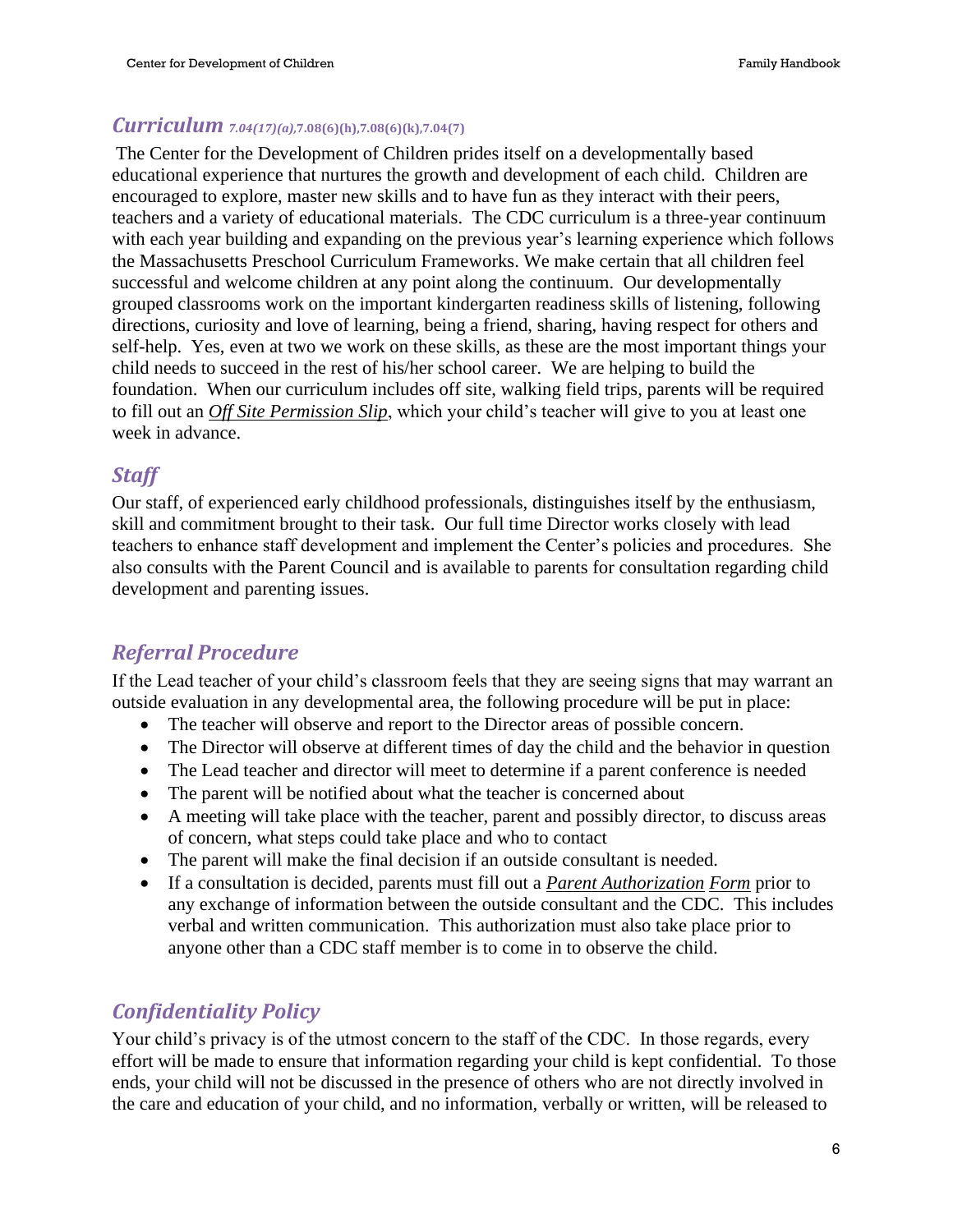an outside source unless and until the CDC receives written parental permission. We ask that parents understand this policy and refrain from asking any questions about any other child (or family) as the staff will not be able to answer those types of questions. Our conversations will focus on your child and their particular situation or needs. This includes, but is not limited to, social situations, medical conditions, academic, or financial situations.

#### <span id="page-6-0"></span>*Procedure for Identifying and Reporting Suspected Child Abuse and Neglect*  $7.08(6)(l)$

All staff members are mandated reporters according to Massachusetts General Law C1 19, Section 51A. This means that if a staff member has a reasonable suspicion of abuse or neglect of a child he/she must file a report with the Department of Social Services. See attached information for definitions, reporting procedures, etc.

The following procedure will be followed:

- 1. A staff member who suspects abuse or neglect must document her observations including the child's name, date, time, child's injuries, child's behavior, and any other pertinent information. The staff member will discuss this information with the Program Director.
- 2. The Program Director or the staff member with the assistance of the Program Director will make a verbal report to DCF, to be followed by a required written report 51 A within 48 hours.

#### **Department of Children and Families Phone Number: 617-520-8700**

- 3. If a staff member feels that an incident should be reported to DCF, and the Program Director disagrees, the staff member may report to DCF directly.
- 4. All concerns of suspected abuse and neglect that are reported to DCF will be communicated to the parents by the Director unless such a report is contra-indicated.

#### **Procedure for Identifying and Reporting Child Abuse/Neglect while in the care of the Center**

It is the Center's commitment to protect all children in care from abuse and neglect. The following are procedures for reporting suspected child abuse/neglect while the child is in the Center's care.

- 1. Any report of suspected abuse or neglect of a child will be immediately reported to the Department of Children and Families and the Department of Early Education and Care.
- 2. A meeting will be held with the staff member in question to inform him/her of the filed report.

#### **Department of Children and Families Phone Number: 617-520-8700**

#### **Department of Early Education and Care: 508-798-5180**

- 3. The staff member in question will be immediately suspended from the program with pay pending the outcome of the DCF and EEC investigations.
- 4. If the report is screened out by DCF, the Director has the option of having the staff member remain on suspension pending the EEC investigation or allowing the staff member to return to the classroom. This decision will be made by the Director and will be based on the seriousness of the allegations and the facts available.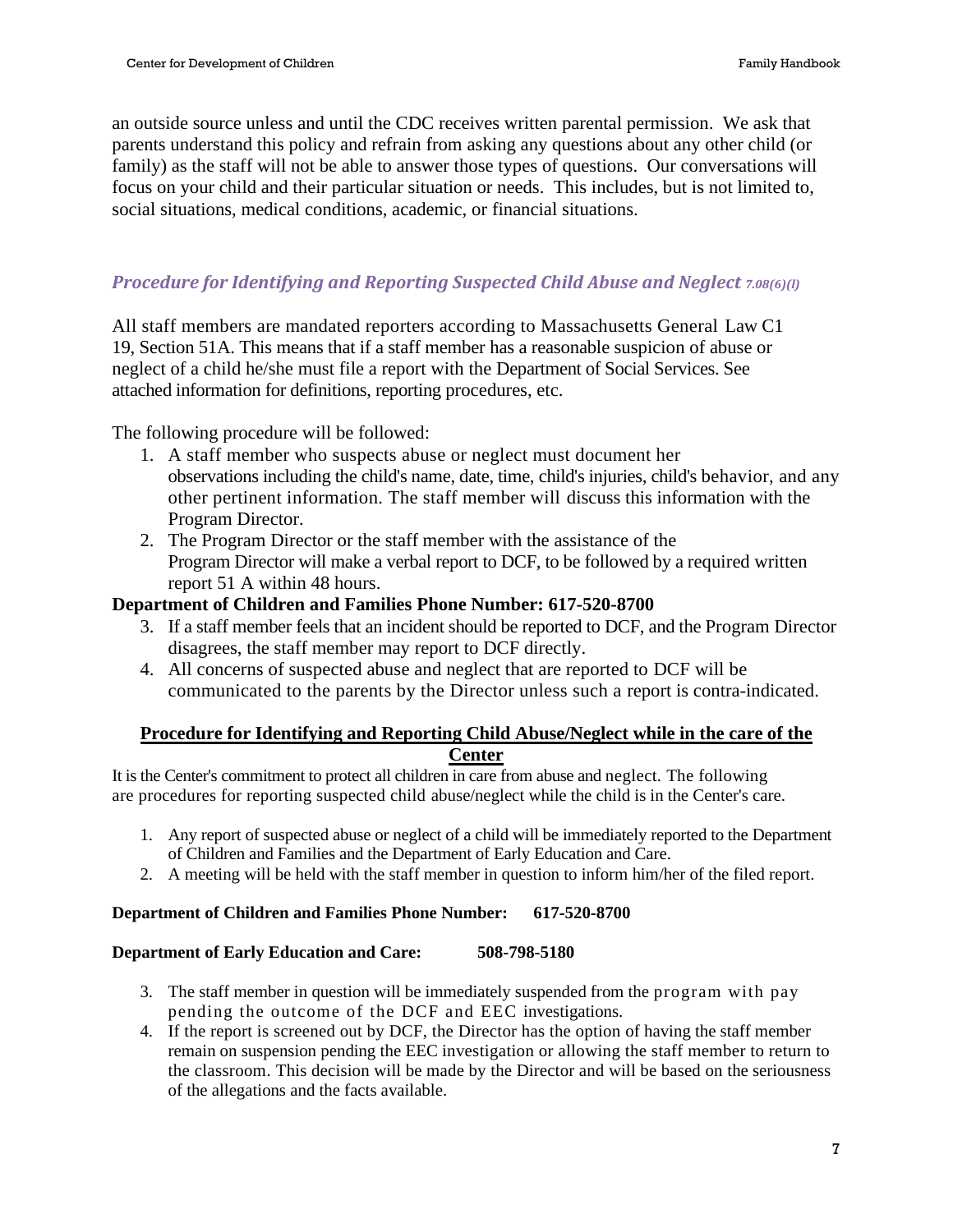- 5. If the allegations of abuse and neglect are substantiated, it will be the decision of the Director whether or not the staff member will be reinstated.
- 6. The Director and staff will cooperate fully with all investigations.

# <span id="page-7-0"></span>*Arrivals*

- **•** Arriving on time is an important factor in making your child feel comfortable and secure. Late arrival makes for your child to enter a group once the morning routine has already begun.
- Early drop off (IE before 8:40am) must be prearranged so the required staffing is in place.
- Help your child hang up his/her coat and put the lunchbox in the designated space.
- Greet the teacher and share any important information.
- **If you wish to spend a little time with your child before departing, remember to focus on your** child and speak softly.
- Always say goodbye to your child and tell him/her when you will return.
- Please refrain from chatting with other parents in the classroom as this can be very distracting for the children.

# <span id="page-7-1"></span>*Departures 7.08(6)(g)*

- It is essential that children be picked up promptly at the designated time. Children are often tired at the end of the program and need your support to say good-bye, gather their clothing, art work and leave for home.
- Be sure to let the teacher know that you are taking your child and check the cubbies for messages.
- **■** Make sure to monitor siblings for safety and to prevent disruption of the remaining children.
- **•** Teachers will release your child to only you and to those adults whom you have authorized to pick up your child. Parents MUST notify staff directly of any changes in daily pick up arrangements.
- The Center closes promptly at 3:30pm.
- *A fee of \$1.00 per minute will be charged to parents who pick up their children after the established pick up time. This fee is due and payable at time of pick up.*

# <span id="page-7-2"></span>*Quiet Time 7.11(13)(a-d)*

Children staying for extended day (after  $12:30$ ) are required to nap or rest for a designated period. Each child must have a flame-retardant mat, available for purchase from the Center, and may bring a small blanket and comfort item, if desired. The covers for the mats are washed once a week by the Center in a hypo-allergenic detergent. The classes rest in separate rooms, allowing for an age-appropriate routine in each group. The quiet rest time routine ensures that the children have the stamina they need for the remainder of their busy day. After an initial rest time, those children who do not sleep will get up and have activities available to them.

# <span id="page-7-3"></span>*Occasional Extended Hours 7.08(6)(g)*

Extended days are available, with advance reservation, at a per diem rate as space allows. A separate bill will be left in your child's cubby and it is due and payable immediately.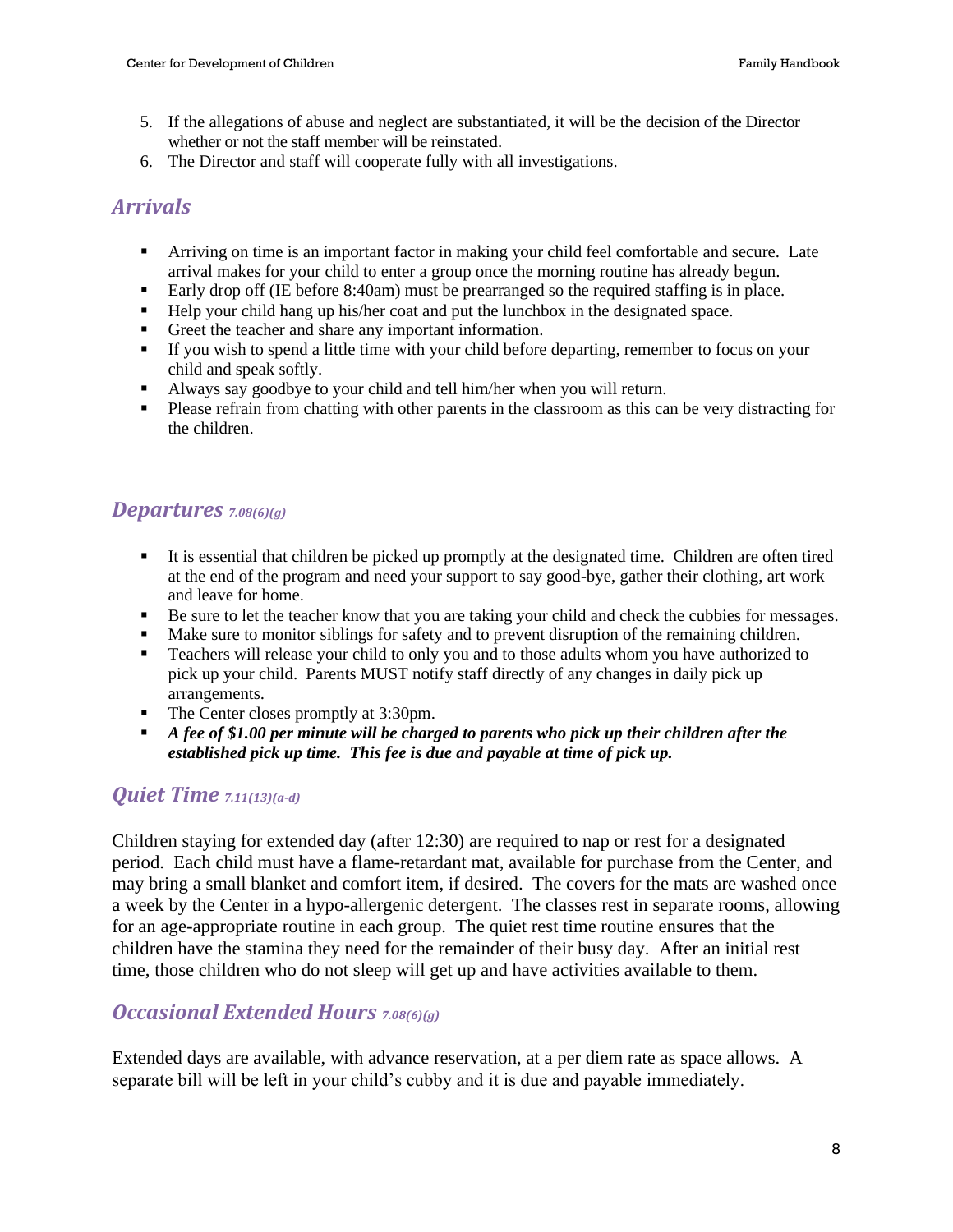#### <span id="page-8-0"></span>*What to Leave at School*

Lunch, appropriate number of snacks, two complete changes of clothing (including socks and underwear), weather appropriate outerwear, diapers and wipes (if appropriate) and a blanket and comfort item (for those who stay past 12:45)

#### PLEASE LABEL EVERYTHING!!!!!

### <span id="page-8-1"></span>*Nutrition 7.12(15)(d)*

Our nutrition policy encourages foods that are low in sugar content and free of caffeine. All children who attend the morning sessions eat lunch before going home and must bring a lunch that requires no refrigeration. Snack times are offered mid-morning, mid-afternoon and late afternoon. Parents need to provide the appropriate number of snacks for their child's day. Milk and water are provided by the Center.

Birthdays may be celebrated by sending in a special snack for the class. Please be sure to check with the teacher ahead of time in order to avoid conflicts with scheduling.

#### *PARENTS SHOULD ALERT THE STAFF TO THEIR CHILD'S SPECIAL DIETARY NEEDS OR ALLERGIES*.

# **A Few Lunch/Snack Suggestions...**

| Breads-      | Bagel, pita, English muffin, taco, tortilla                                    |  |  |
|--------------|--------------------------------------------------------------------------------|--|--|
| Grains-      | Cereal, pasta, pretzels, rice, rice cakes, crackers, breadsticks               |  |  |
| Protein-     | Meat, fish, poultry, cheese, eggs, beans, tofu                                 |  |  |
| Vegetables-  | Peas, carrots, celery, broccoli, cauliflower, salad, pickles, olives, potatoes |  |  |
| Fruit-       | dried, fresh, frozen, canned: raisins, berries, citrus, apples, plums, peaches |  |  |
| Other ideas- | Pizza, yogurt, applesauce, granola                                             |  |  |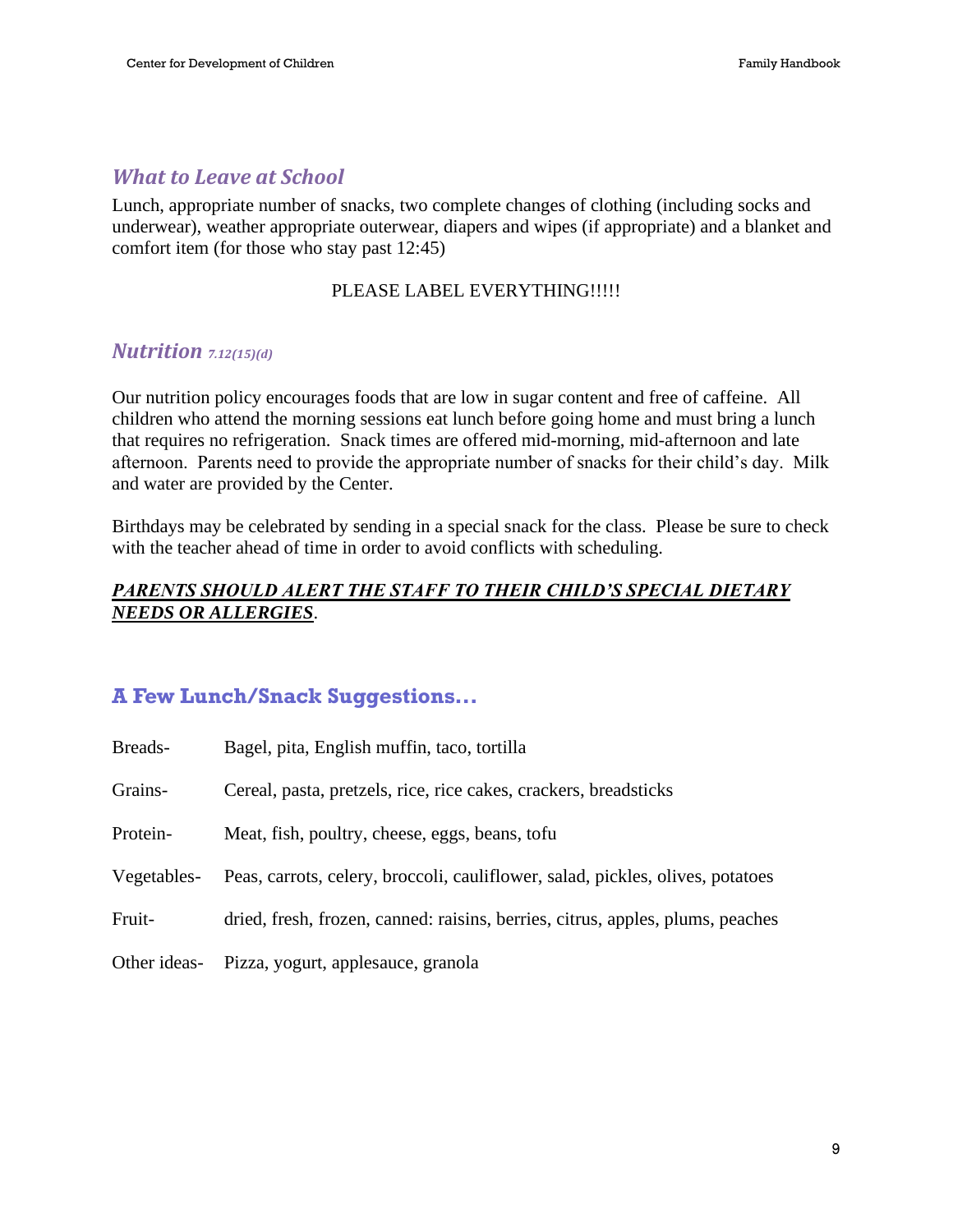# <span id="page-9-0"></span>*Health Care 7.08(6)(i)*

# **PLAN FOR MANAGING INFECTIOUS DISEASE**

Staff will take extra special precautions when children who are ill are diagnosed at the Center and when children who are mildly ill remain at the Center.

Children who exhibit symptoms of the following types of infectious diseases, such as gastro-intestinal, respiratory and skin or direct contact infections, may be excluded from the Center if it is determined that any of the following exist:

- the illness prevents the child from participating in the program activities or from resting comfortably;
- the illness results in greater care need that the child care staff can provide without compromising the health and safety of the other children;
- the child has any of the following conditions: fever, unusual lethargy, irritability, persistent crying, difficult breathing, or other signs of serious illness;
- a fever of  $100*$  and higher
- Covid Symptoms (Fever of 100<sup>\*</sup> or higher, Cough, Sore Throat, GI Distress, Difficulty breathing, Loss of Taste/Smell will require a negative Covid test to return)
- diarrhea;
- vomiting two or more times in the previous 24 hours at home or once at the center;
- mouth sores, unless the physician states that the child is non-infectious;
- rash with a fever or behavior change until the physician has determined that the illness is not a communicable disease;
- purulent conjunctivitis (defined as pink or red conductive with white or yellow discharge, often with matted eyelids) until examined by a physician and approved for re-admission, with or without treatment;
- tuberculosis, until the child in non-infectious;
- **EXECUTE:** impetigo, until 24 hours after treatment has started or all the sores are covered;
- head lice, free of all nits or scabies and free of all mites;
- strep infection, until 24 hours after treatment and the child has been without fever for 24 hours;
- many types of hepatitis are caused by viruses. The symptoms are so alike that blood tests are needed to tell them apart. In the U.S. the most common types of hepatitis are A, B, and C. Types B and C are spread through blood and other body fluids. Type A, is spread through contaminated food and water or stool (feces). Fact sheets are available from the state Department of Public health. [www.state.ma.us/dph](http://www.state.ma.us/dph)
- chicken pox, until last blister has healed over.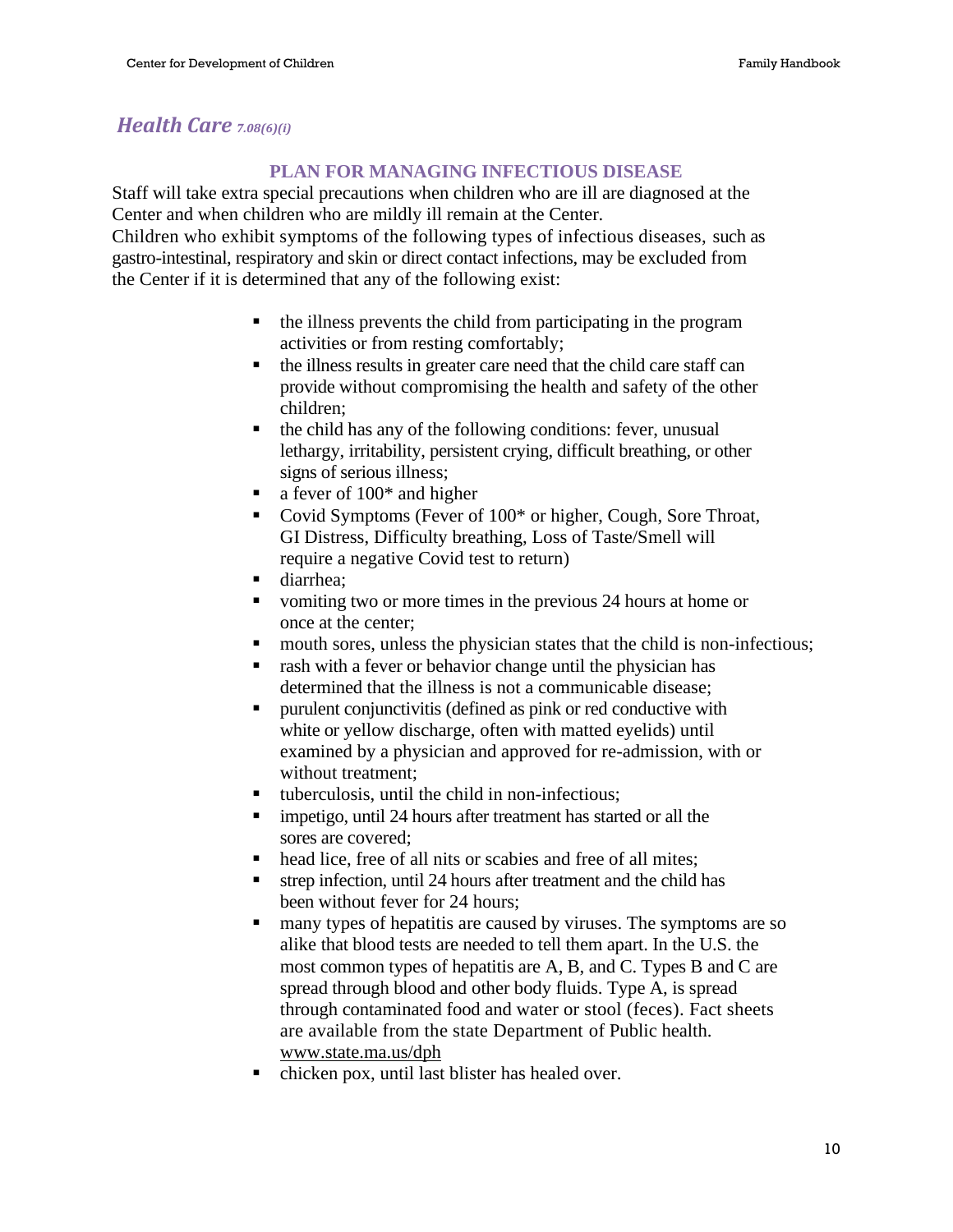A child who has been excluded from child care may return after being evaluated by a physician, physician's assistant or nurse practitioner, and it has been determined that he/she is considered to pose no serious health risk to him or her or to the other children. Nevertheless, the center may make the final decision concerning the inclusion or exclusion of the child.

If a child has already been admitted to the Center and shows signs of illness (for example: a fever equal to or greater than 100.4 degrees by the oral or auxiliary route, a rash, reduced activity level, diarrhea, etc.), he/she will be offered their mat, cot, or other comfortable spot in which to lie down. If the child manifests any of the symptoms requiring exclusion (as listed above) or it is determined that it is in the best interests of the child that he/she be taken home, his/her parent will be contacted immediately and asked to pick the child up as soon as possible.

When a communicable disease has been introduced into the Center, parents will be notified immediately, and in writing by the Director. Whenever possible, information regarding the communicable disease shall be made available to parents. The Director shall consult the Child Care Health Manual for such information. DPH must be contacted when there is a reportable communicable disease in your program.

The program requires, on admission, a physician's certificate that each child has been successfully immunized in accordance with the Department of Public Health's recommended schedule. No child shall be required, under 102 CMR 7.00 to have any such immunization if his parent(s) object, in writing, on the grounds that if conflicts with their religious beliefs or if the child's physician submits documentation that such a procedure is contradicted. This must be maintained in the child's file. No child will be admitted into the program without the required documentation for immunizations. **(Childhood Lead screening must be done on all children; it is not considered an immunization).** The program will maintain a list of the children who have documented exemptions from immunizations and these children will be excluded from attending when a vaccine preventable disease is introduced into the program. The Massachusetts Immunization Program provides free childhood vaccines. The toll free telephone number is 1-888 658- 2850.

#### **PLAN FOR MILDLY ILL CHILDREN**

Children who are mildly ill may remain in school if they are not contagious (refer to Plan for Infectious Disease) and they can participate in the daily program including outside time. If a child's condition worsens or, if it is determined that the child poses a threat to the health of the other children, or if the child cannot be cared for by the classroom staff, the Program Director will contact the child's parent(s). The parent(s) will be asked to pick up the child. The child will be cared for in a quiet area, a classroom or in the Center's office by a teacher, qualified staff member or by the Director until the parent(s) arrive to take the child home.

Any toys, blankets, or mats used by an ill child will be cleaned and disinfected before being used by other children.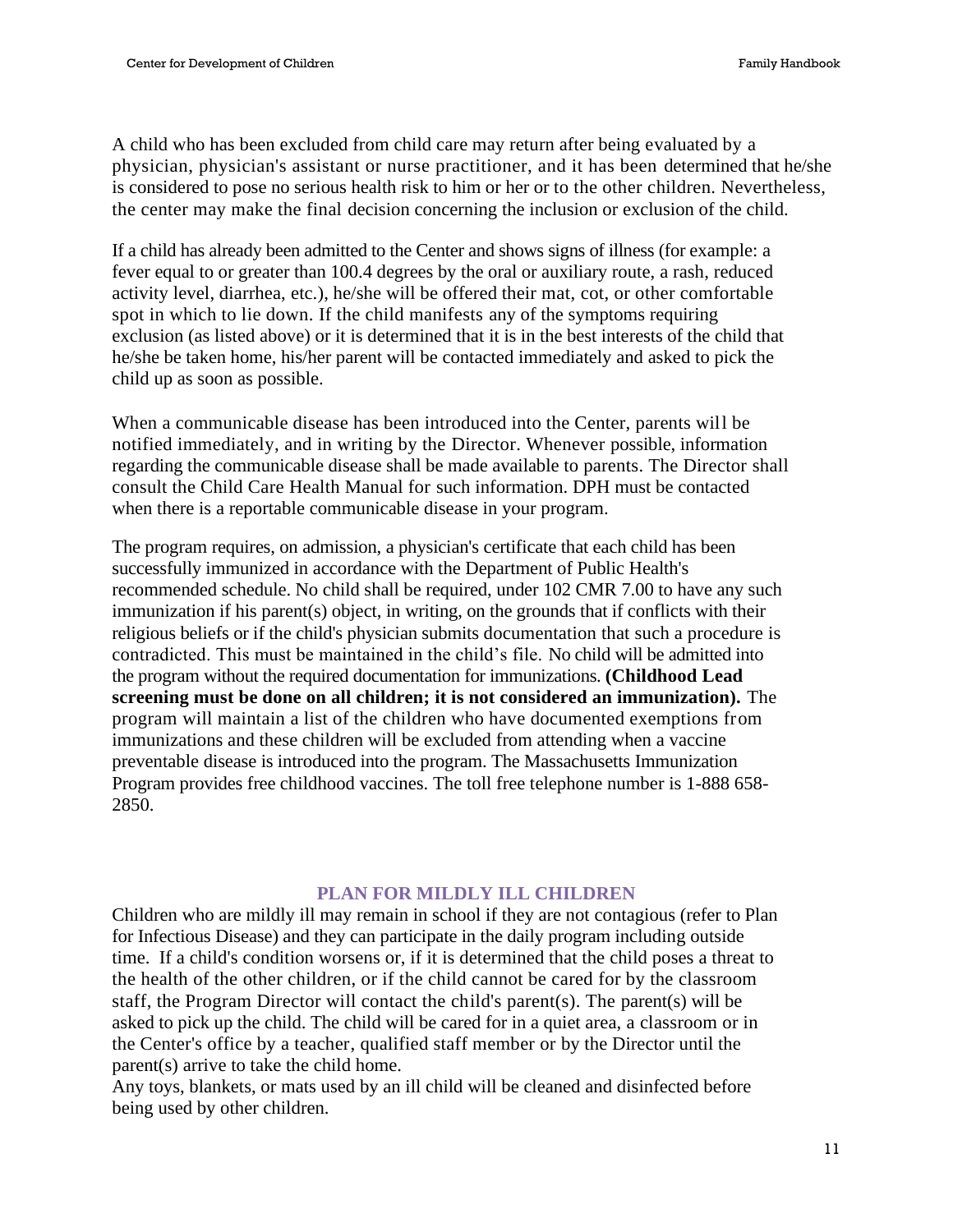# <span id="page-11-0"></span>*Administration of Medication: 7.11(2)(a),7.08(6)(c),7.11(2)(l)*

#### Prescription Medication

- A. Prescription medication must be brought to school in its original container and include the child's name, the name of the medication, the dosage, the number of times per and the number of days the medication is to be administered. This prescription label will be accepted as the written authorization of the physician.
- B. The Center will not administer any medication contrary to the directions on the label unless so authorized by written order of the child's physician.
- C. The parent must fill out the *Authorization for Medication* form before the medication can be administered.

# Non-prescription Medication

- A. Non-prescription medication will be given only with the parent filling out the *Authorization for Dispensing Medication* form, as well as a physician's note, which allows the Center to administer the nonprescription medication. It must be brought to school in its original container and include the child's name. The statement will be valid for one year from the date it was signed.
- B. The Center will make every attempt to contact the parent prior to be child receiving the non-prescription medication unless the child needs medication urgently or when contacting the parent will delay appropriate care unreasonably.

# Topical Ointments and Sprays

- A. Topical ointments and sprays such as petroleum jelly, sunscreen, and bug spray, etc. will be administered to the child with written parental permission as well as a physician's authorization. It must be brought to school in its original container and include the child's name. The signed statement from the parent as well as the doctor will be valid for one year and include a list of topical non-prescription medication.
- B. When topical ointments and sprays are applied to wounds, rashes, or broken skin, the Center will follow its written procedure for nonprescription medication, which is valid for a year, and the *Authorization for Dispensing Medication* form signed by the parent.

**All Medications** 

- A. The first dosage must be administered by the parent at home in case of an allergic reaction.
- B. All medications must be given to the teacher directly by the parent.
- C. All medications will be stored in the child's classroom, out of the reach of children.
- D. All medications that are considered controlled substances must be locked and kept out of reach of children.
- E. The Lead Teacher will be responsible for the administration of medication. In his/her absence, the Director will be responsible.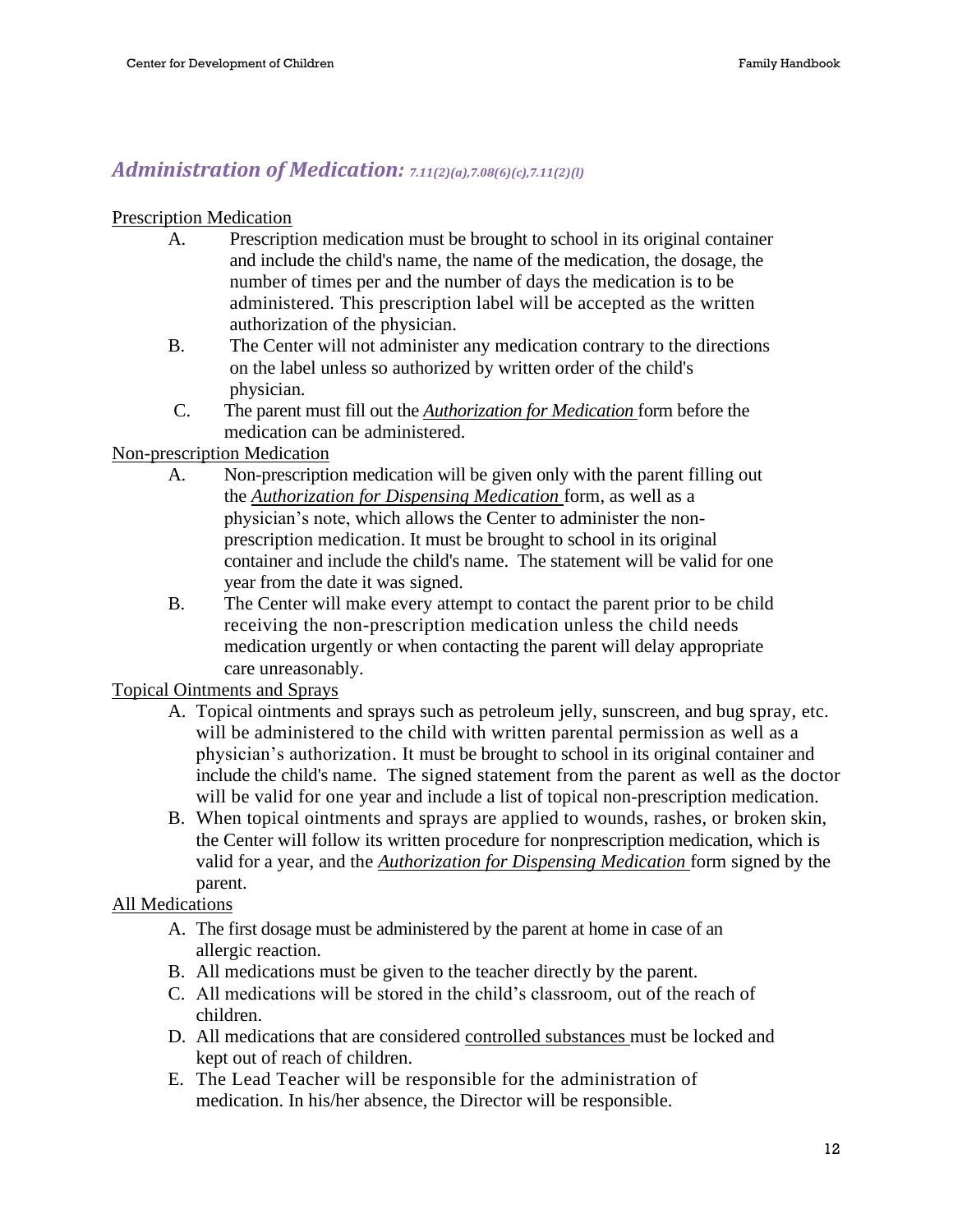- F. The Center will maintain a written record of the administration of any medication (excluding topical ointments and sprays applied to normal skin) which will include the child's name, the time and date of each administration, the dosage, and the name of the staff person administering the medication. This completed record will become part of the child's file.
- G. All unused medication will be returned to the parent.

#### <span id="page-12-0"></span>*Parent Involvement 7.08(6)(a),7.08(6)(b),***7.08(6)(h),7.08(6)(k),7.04(8)**

Parent involvement in the CDC is the key to the success of our program. We have an open door policy which encourages parents to observe, eat lunch with their child and classmates, to share experiences with the group or to pop in, un-announced, for a visit. Our goal is to promote open and consistent communication between home and the Center. We encourage parents to exchange information with the staff regarding their child's developmental, social, and emotional needs on an ongoing basis. Parents should limit their early morning classroom visits in order to ease separation and to help their child settle into a consistent routine more easily. Teachers will help individual parents establish a regular drop off routine, when necessary, to help ease the transition from home to school.

Parent/teacher conferences are scheduled once a year. In the event that you and your child's teacher feel an outside observation is warranted, you will need to fill out a *Parent Authorization Form* for anyone other than program staff to observe your child. This form can be obtained on our website or from your child's teacher. In addition, monthly curriculum calendars and newsletters, special bulletin boards in each classroom, and a monthly newsletter from the Director will keep you informed about classroom and Center news and activities.

Upon enrollment to our center, a file is created for each individual child, which will contain various forms that are needed to be filled out yearly. These forms will be found on our website or will be mailed to you in the summer months prior to the start up of the school year. All parents/legal guardians have the right to review this file, remove items from the file or ask for additional information to be included. Every child will need to have evidence of lead screenings, a current health form and are up to date with all immunizations, unless it conflicts with sincere religious beliefs. These files will be reviewed and updated as necessary, but at least once per year.

Please notify the teachers of any special occasions in your family that you feel your child might enjoy sharing with his or her classmates. This might include birthdays, the birth/adoption of a new brother or sister, an addition of new pets, ethnic or religious observations, or other events.

# **Parent Assoication**

The Parent Association is an essential component of the Center and strengthens the CDC community. It offers parents a unique opportunity to meet other parents and to become involved in their child's educational experience. All parents are encouraged to join and are welcomed to participate to whatever extent they choose. The Director meets with the PA. Interested parents make arrangements for special family events and enrichment programs, organize fund raising events, support the teachers and curriculum through various volunteer activities and act as a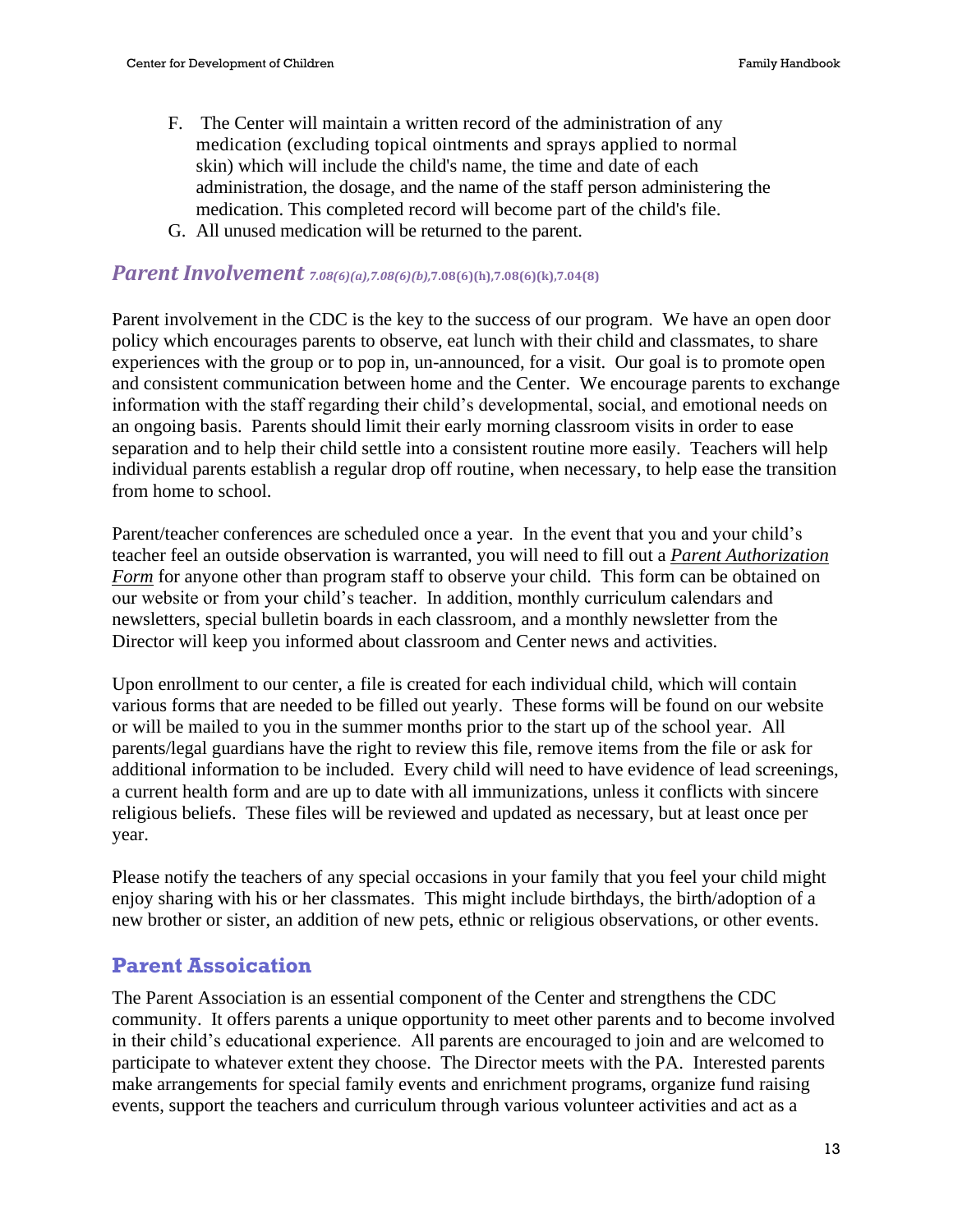<span id="page-13-0"></span>sounding board for the Director regarding Center issues.

# *Behavioral Policy 7.08(10)(a),7.04(17)(i)*

Our goal is to work with you and your child to obtain the most positive educational experience while at school. Keeping that in mind, when challenging behaviors arise, we will provide an opportunity for a parent, teacher and/or director meeting to discuss options other than suspension or termination. If appropriate, we may offer referrals for observations, diagnostic or therapeutic services. This could include pursuing options for supportive services to the program, including consultation and educator training, and developing a plan for behavioral intervention at home and at school. We are always looking for ways to work with families to ensure a positive experience for all. It will be a 'team' decision to determine if the CDC is the best matched educational setting for you and your family. Termination from the program without a team decision may be made if financial policies are not adhered to.

### <span id="page-13-1"></span>*Admission 7.04(17)(g)*

# **Current Families**

Parents of students currently attending the CDC will receive enrollment information in December. This will include an application form, instructions and deadlines. Siblings of continuing students will also receive an application at this time. Any applications received after the stated deadline will be processed with the pool of new family applications.

We will try to accommodate the schedule requests for current students and to ensure, at a minimum, they receive the same schedule they now have.

There is an application fee of \$100.00 for all families. **This fee is non-refundable**. .

After a child's application is processed, a confirmation packet will be sent out. This packet will include the child's schedule, classroom and projected monthly tuition amount. You will then be required to sign the commitment form, and return it with a **non refundable**, one- month deposit to hold your child's space, which will be applied to your last month's tuition amount.

# **New Families**

New families may contact the Center for the Development of Children to receive an application packet after December 1. This will include a form for the following school year, instructions and deadlines.

There is an application fee of \$100.00. **This fee is non-refundable**, and, if the family is not accepted into the Center for that school year, it keeps the child's name on a waiting list for that school year.

After a child's application is processed, and a parent has toured our center, a confirmation packet will be sent out. This packet will include the child's schedule, classroom and projected monthly tuition amount. You will then be required to sign the commitment form, and return it with a **non refundable,** one- month deposit to hold your child's space, which will be applied to your last month's tuition amount.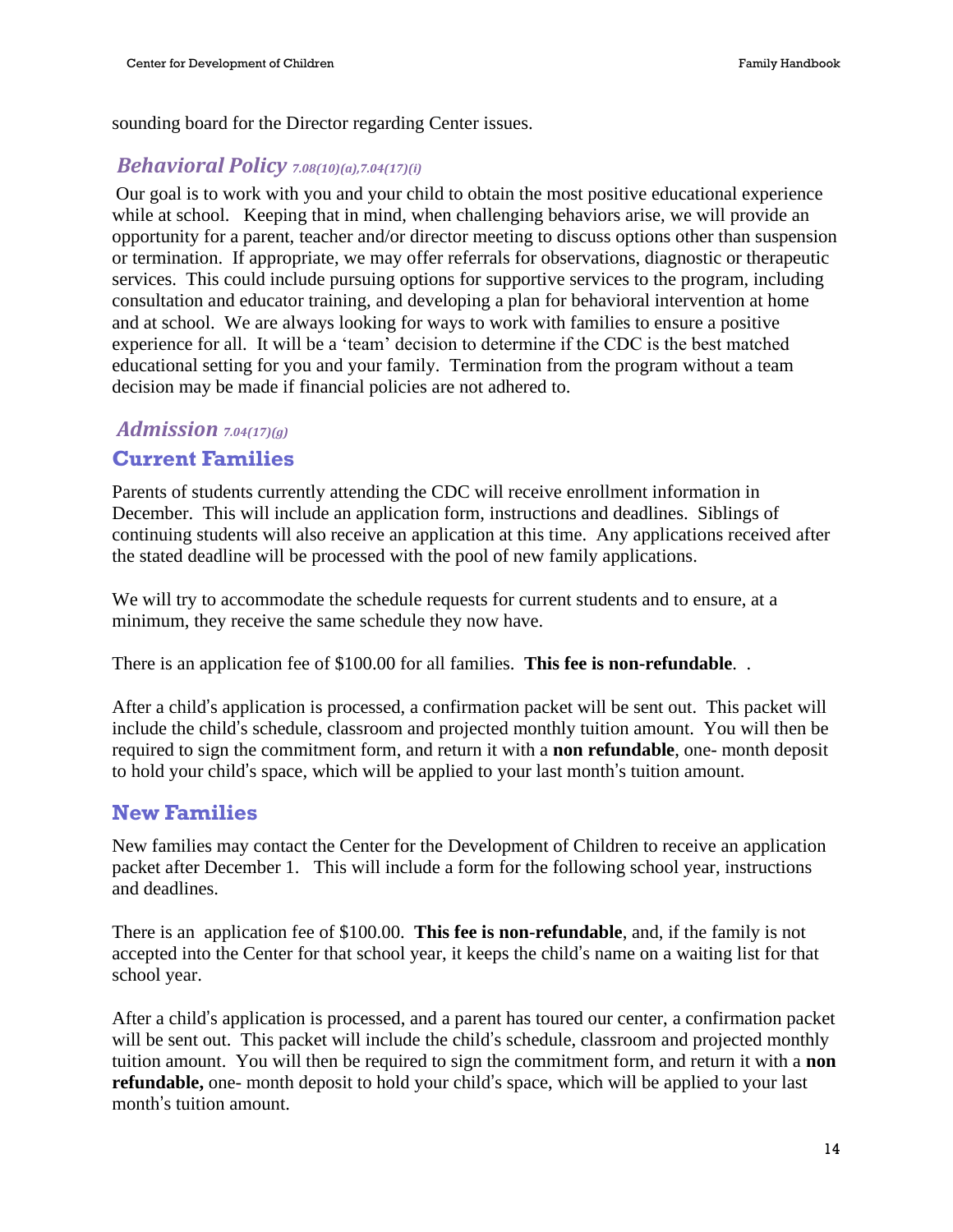*Please Note: The Center for the Development of Children is a not-for-profit corporation, run by a Board of Directors, which does not discriminate on the basis of a child's religion, race, and national origin or toilet training abilities, and enrollment is ongoing as space allows.*

# <span id="page-14-0"></span>*Hours of Operation 7.08(6)(f)*

The Center is in operation Monday through Friday from 7:15AM—3:30PM. Please see the Director for your choice in enrollment options that are available.

The CDC is closed on all Federal and State Holidays, Yom Kippur and Rosh Hashanah (if applicable), Good Friday, early closing on the Wednesday before Thanksgiving, Thanksgiving day, the day after Thanksgiving, Winter break( which varies from year to year depending on when Christmas eve/day and New Year's eve/day are. Please refer to current school year calendar for those dates), the Public School's February and April Vacation week and early closing one day in late spring for a teacher's appreciation luncheon (please refer to current school year calendar for exact date)

# <span id="page-14-1"></span>*School Closings/Emergency Situations 7.11(7)(f),7.08(6)(d)*

Every effort will be made to keep the Center opened on snowy days. If the weather looks as though it is deteriorating, please make arrangements for your child to be picked up as soon as possible. We will take into consideration the Dover Sherborn school system as well as the Medfield school system's decisions on whether to cancel school or to stay open, but in the end the decision will be based on weather, road conditions and the ability for students as well as staff to get to and from school safely.

If school is canceled, or closing early we will send out an email blast as well as posting the notice in our CLOSED Facebook group. Please make sure you are a member of this group. In the event of a loss of heat, water or power, the CDC will remain open unless the loss lasts or is expected to last longer than 2 hours. In the case of a loss of power, heat or water that lasts longer than 2 hours the school will close and parents will be notified to pick up their child. As long as the power, heat or water is restored, the school will re-open on the next regular school day.

#### **Evacuation Planning**

It is critical to conduct evacuation drills in order for children and staff to understand how to respond in the event of an emergency. CDC will hold drills monthly, or more frequently if required by the state licensing agency. Two of the drills will be held at naptime.

#### **Sheltering In Areas**

In the event of a natural emergency, i.e. tornado, severe storms, or hazardous airborne chemicals incident outside the Center facility, the children and other occupants of the building will shelter in place in the prearranged designated areas as necessary.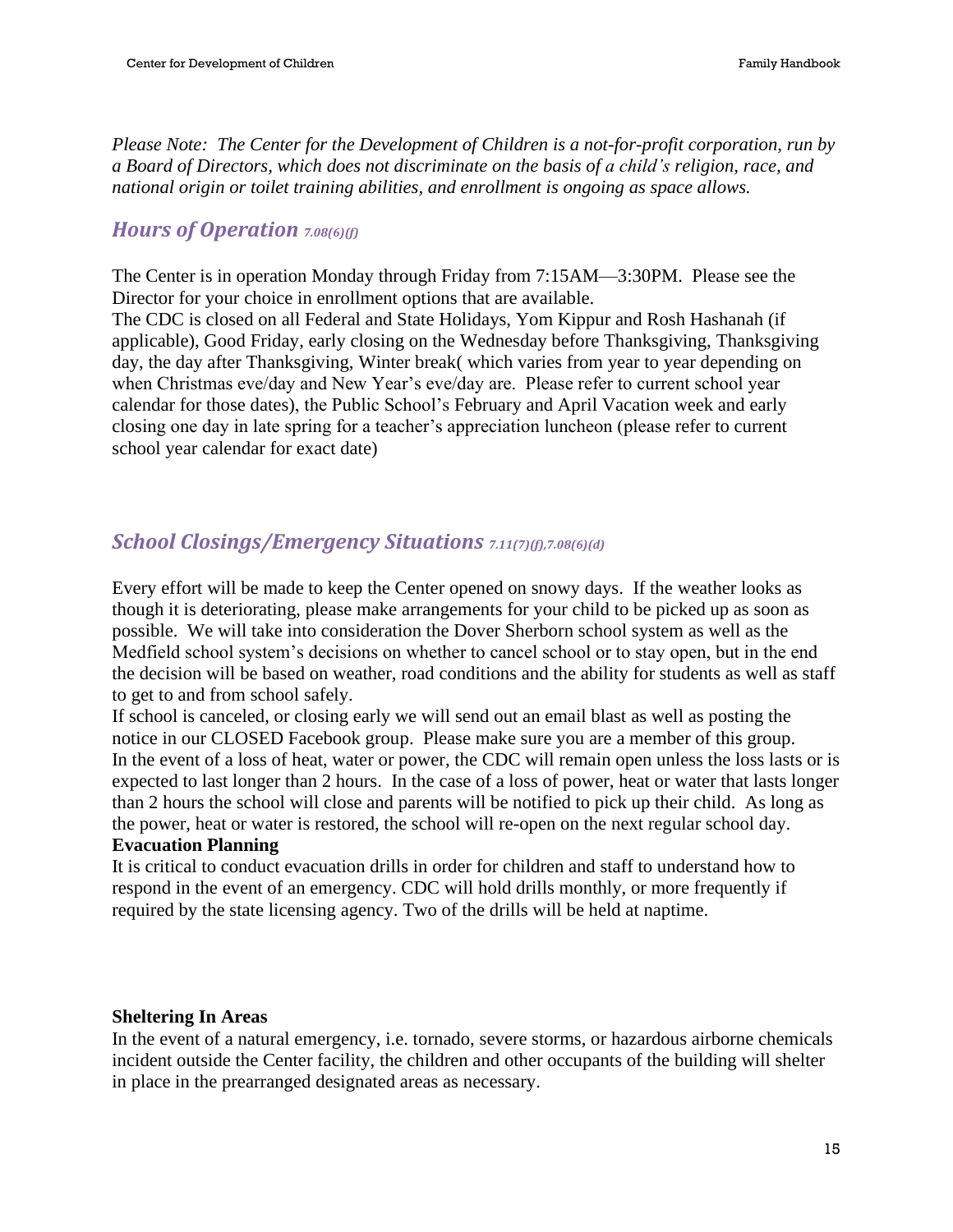CDC's Plan is for the following:

• Evacuation Assembly area within walking distance:

#### **Dover Town House**

• Evacuation area at a distance for secured evacuation:

#### **Playground Behind the School**

- Evacuation away from the center:
- **Dover Town House**
	- o Transportation arrangements:

#### **Staff Vehicles, Park and Recreation vehicles and emergency vehicles**

o Shelter (in-place):

#### **In Classrooms and rooms with no windows**

In the event of an emergency requiring an evacuation away from Center premises, the Center shall coordinate necessary provisions for the transportation and continued care of children until parent/guardian or an authorized individual picks up the child.

The Director of the CDC, or her designee, reserves the right to close the Center due to emergencies where the health or safety of the children may be jeopardized.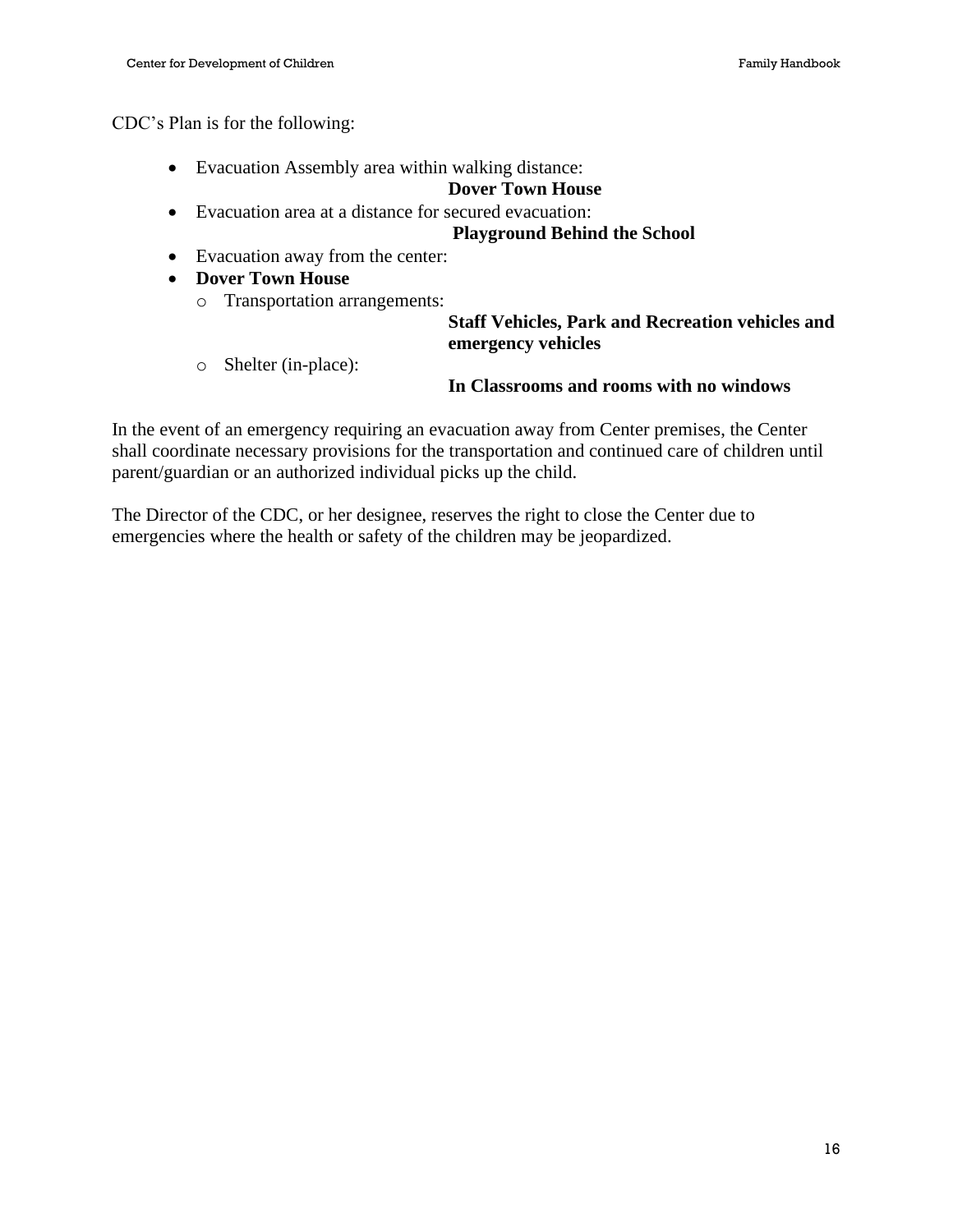# <span id="page-16-0"></span>*Tuition Scale 7.08(6)(g)*

\*\*The Center for the Development of Children's Tuition Scale\*\* School year:

Examples of monthly tuition costs for the MINIMUM amount of hours:

| Under $3(as of 9/1)$<br><b>Puppy Room</b> |        |                 | 3 and older (as of $9/1$ )<br><b>Panda &amp; Penguin Rooms</b> |  |
|-------------------------------------------|--------|-----------------|----------------------------------------------------------------|--|
| 845-1230                                  |        |                 |                                                                |  |
|                                           | 2 days | \$475.00/month  | N/A                                                            |  |
|                                           | 3 days | \$710.00/month  | \$650.00/month                                                 |  |
|                                           | 4 days | \$950.00/month  | \$870.00/month                                                 |  |
|                                           | 5 days | \$1185.00/month | \$1085.00/month                                                |  |

Because we are flexible to meet your families' childcare needs, each child's tuition can have regular early drop off hours, or consistent extended day hours. Please ask the director to calculate your individual tuition once you have decided on which days you would like to add early drop offs to and which days you would like to add extended day hours to on a consistent, school year basis.

Your choices of extended hours are:

Drop off: 7:15, 8:00

and

Pick up: 1:30, 2:30, 3:30

All of these consistent, school year schedules would be based on an hourly fee of \$15.80 for children under 3, and \$14.50 for those children 3 and older and would be calculated into a monthly tuition total.

We are pleased to offer a 10% discount to siblings based on their total monthly tuition charge.

————————————————————————————————————————————------ Extending hours or adding an additional day to your child's schedule on an 'as needed' basis is also available at the per diem rates listed below:

Per Diem Rates:  $$17.00/hr$  \$15.50/hr

**Under 3(as of 9/1) 3 and older (as of 9/1)**

\*\*\* Please check with Director for space availability for this daily option ahead of time, and note that sibling discounts do NOT apply to these per diem rates\*\*\*

**All rates, per diem and base, are calculated on your child's age as of 9/1 and remain the same through the entire school year.**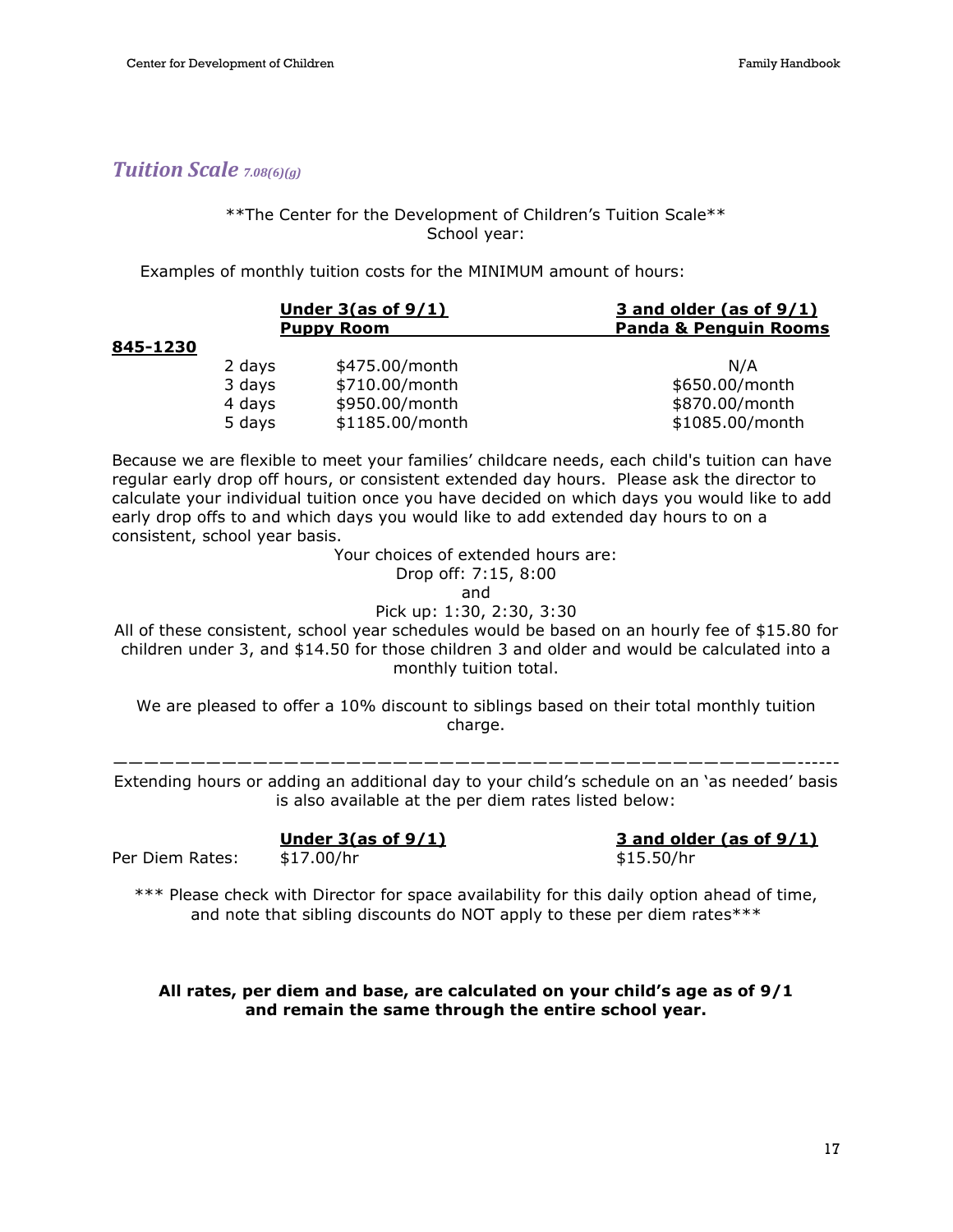### <span id="page-17-0"></span>*Financial Policies 7.08(6)(g)*

Tuition bills for the upcoming year are mailed in mid-summer. This is the last copy of the bill you will receive. Tuition payments are pro-rated on a monthly basis. Payment, in full, is due 1 month in advance. (IE: Your first payment is due August 1st for the month of September. The deposit that was received with your confirmation of enrollment will be applied to your last tuition payment for the month of June.) Quarterly, bi-yearly or yearly tuition payments are also accepted. You may leave your check in the tuition box outside of the CDC office, or mail to:

#### CDC

#### PO Box 279 30 Springdale Ave Dover, MA 02030

Please note the following policies:

1) Tuition rates are set annually by the Board of Directors and will be included in the application packet.

2) All tuition is due and payable regardless of holidays, snow days, emergency school closings, or children's absences.

3) The Center requires a minimum of a 30-day notice before tuition changes can take place, which will begin on the first of the following month. *Please note: any changes to children's schedules that result in a reduction of hours effective November through June, will be charge a minimum "change fee".*

4) Tuition payments received five business days after the first of each month will be assessed an additional \$10.00 for every five days overdue.

5) Tuition payment checks that are returned because of insufficient funds will be assessed a service charge of \$25.00.

6) A fee of \$1.00 per minute will be charged to parents who pick up their children after the established pick up time. This fee is due and payable at time of pick up.

7) Anyone who is 3 months in arrears with tuition payments will be asked to leave the Center for the Development of Children.